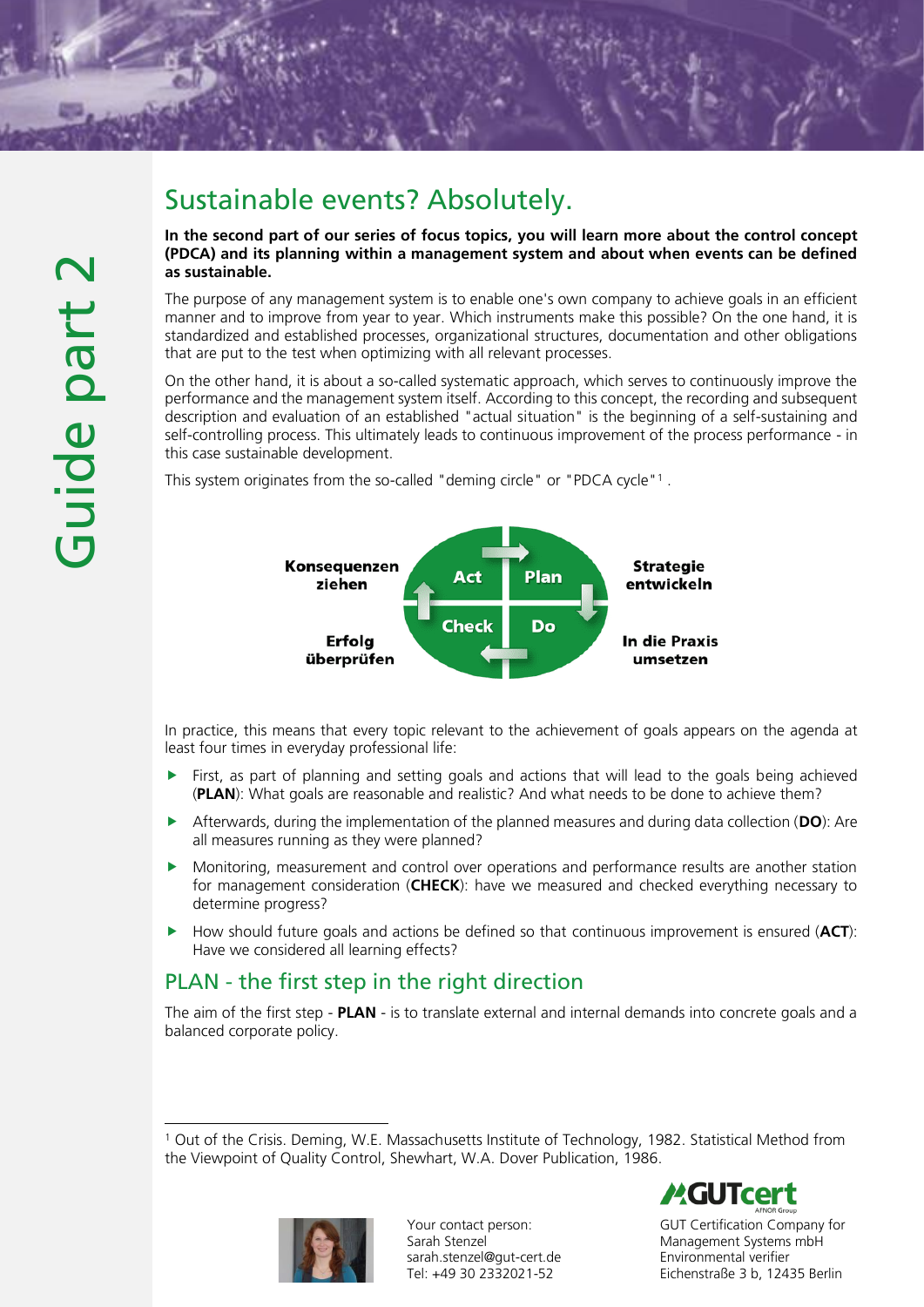Examples of influencing factors that must be weighed against each other at this point in an event management system include legal and official regulations, requirements and wishes of business partners (clients, suppliers and service providers), participant wishes, civil society trends and expectations, the management system's own demands and standard content.

According to the "language of standards," this interplay of internal and external issues that influence the strategic orientation of a company is defined as the **environment or context**. And all the groups whose influence on, or whose impact by, the company's activities is to be analyzed in the context are so-called interested groups (stakeholders). The following stakeholders bring their own relevant topics onto the agenda:

- $\triangleright$  from the inside to the outside: management level, own employees, owners
- from the outside in: including clients, partners, investors, authorities, participants, suppliers and service providers, as well as society and the media

### Identifying opportunities and risks

If the organization knows all the important internal and external issues from context, the **decisive risks** and opportunities are worked out in a further step. They form a solid basis for goal setting, both strategically for the entire organization and operationally for individual events or areas of activity.

This approach, which leads from goal setting through stakeholder analysis to the definition of key risks & opportunities, applies both to the level of the company and to the level of each individual event (or type of event). The objectives are derived either from the greatest opportunities, the company itself, the desire to make an individual event as sustainable as possible, or from the fundamental idea of risk avoidance or minimization.

Only when the goals have been set is a decision made on the budget for the necessary measures to achieve them. So much for management theory.

# Objective in the practice of the event industry

An understanding of the impact of one's own operations on the environment and society (in the language of ISO 20121 "sustainability action areas") is largely already present in the events industry. Many companies are making an effort of their own accord to decide on more sustainable options in execution together with the customers/clients within the framework of the available budget. So far, there has not been a lack of will, but rather a lack of a systematic approach based on an ISO standard that permanently anchors the sustainable approach in the operational business.

Only with a system in place can events be analyzed for the best possible sustainability-relevant solutions. Potential targets are only plausible and credible if they deal with the main impacts: If a festival causes thousands of tons of  $CO<sub>2</sub>$  through the travel of visitors to and from the event, the organizers should not limit themselves to providing recycled toilet paper when setting sustainability goals, for example.

Two scenarios can be differentiated in the definition of sustainability goals among event organizers: In the case of company-related targets, the final objective is in the hands of the company itself: Reducing energy consumption in the offices, successively converting the vehicle fleet to hybrid or electric vehicles, introducing the "paperless office," improving employee communication, etc.



Your contact person: Sarah Stenzel sarah.stenzel@gut-cert.de Tel: +49 30 2332021-52



GUT Certification Company for Management Systems mbH Environmental verifier Eichenstraße 3 b, 12435 Berlin